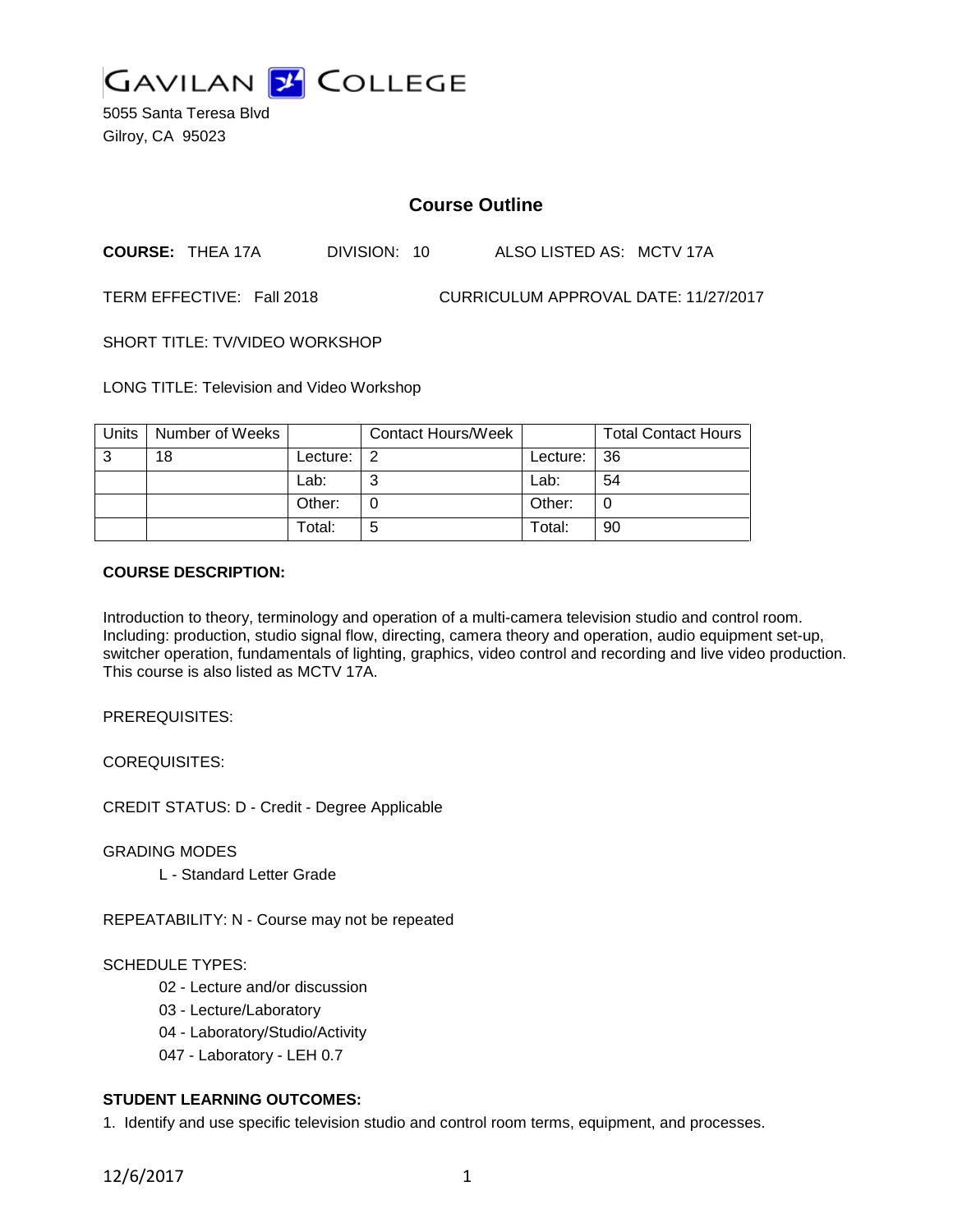Measure of assessment: Quizzes, journal and oral presentation, Studio production projects Year assessed, or planned year of assessment: 2019

2. Use and explain standard script formats and rundowns for Television Studio Productions Measure of assessment: Weekly lab productions, journal entry, quizzes

Year assessed, or planned year of assessment: 2019

3. Manage and organize fundamental details for a studio production taping: live or live to tape.

Measure of assessment: Weekly practical lab production, journal entry, oral discussions, practical tests.

Year assessed, or planned year of assessment: 2019

4. Plan and participate in a video production crew in a studio or control room.

Measure of assessment: Studio Production projects, journal entry, oral critique/discussion,

# **CONTENT, STUDENT PERFORMANCE OBJECTIVES, OUT-OF-CLASS ASSIGNMENTS**

Curriculum Approval Date: 11/27/2017 WEEK 1 5 HOURS Orientation to Television Studio operations and processes Techniques & Disciplines of a television crew: Below the Line and above the line roles and responsibilities. Television Production Approaches and standards. Identify and Describe excellent production values in television programming. -Objectives: Use television industry terminology. Recognize the roles and responsibilities of television production personnel. Employ and describe safety standards using studio or field cameras. Recognize the process of small format television production. Articulate elements of television production excellence. -Assignments: Read corresponding Chapters as required. Research current television programming. Journal Entry Begin television viewing diary. Review notes. Write a description of excellence in television programming. WEEK 2 5 HOURS The Television production studio and the Crew Introduction to the technology involved in the production process. The Audio system: Signal Flow and Technical Control Audio Equipment Creative Production Techniques Taping an in studio interview. -Objectives: Use and describe equipment operations in a studio control room. Identify and use studio and field cameras. Define and use audio equipment for playback and recording. Use and apply a microphone. Operate effectively on a production team. -Assignment: Read corresponding Chapters as required.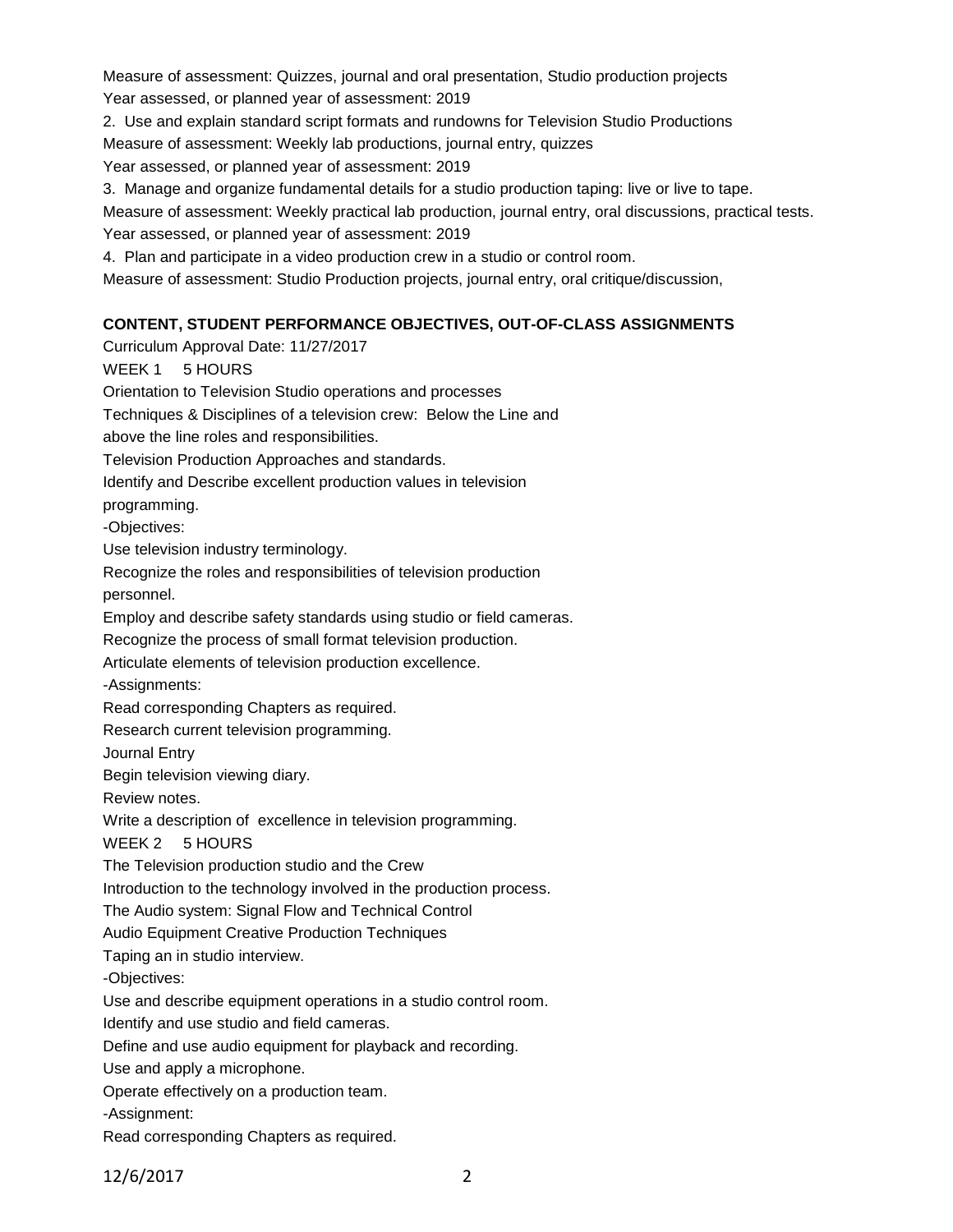Review notes. Journal Entry Continue television viewing diary. WEEK 3 5 HOURS TV Lighting Equipment, Studio Lighting & Camera Techniques Flat & Cameo Lighting: Three point lighting: Key, fill & backlighting Camera Operations and Production Techniques The Role of the Floor Director -Objectives: Use and Describe lighting for a variety of television scenarios. Identify and use camera movements for studio production. Employ the rule of thirds in framing. Use and employ hand and arm signals as a floor director. -Assignment: Read corresponding Chapters as required. Review notes and practice hand and arm signals. Journal Entry Continue television viewing diary and critiques. WEEK 4 5 HOURS Control Room operations: Image control The switcher: Disciplines of the Technical Director, tape operator, character generator and teleprompter Objectives: Use and identify: Camera monitors, program and preview. Describe and employ a basic television switcher. Use and format a teleprompter. Describe and input a tape recorder and character generator. Perform the role of the Technical director. Identify and use a character generator. Assignments: Read corresponding Chapters. Review handouts and notes. Prepare for test. Design a graphic for the character generator. Write a public service announcement for the teleprompter. WEEK 5 5 HOURS Pre-production planning a Live to Tape program Scripting and rundown for a live to tape interview, Talk Show or New segment. Objectives: -Practice script writing formats. Write a treatment for a television segment. Write a two-column script. -Assignments: Read corresponding Chapters Review handouts and notes. Write a treatment for a PSA or commercial. Journal entries.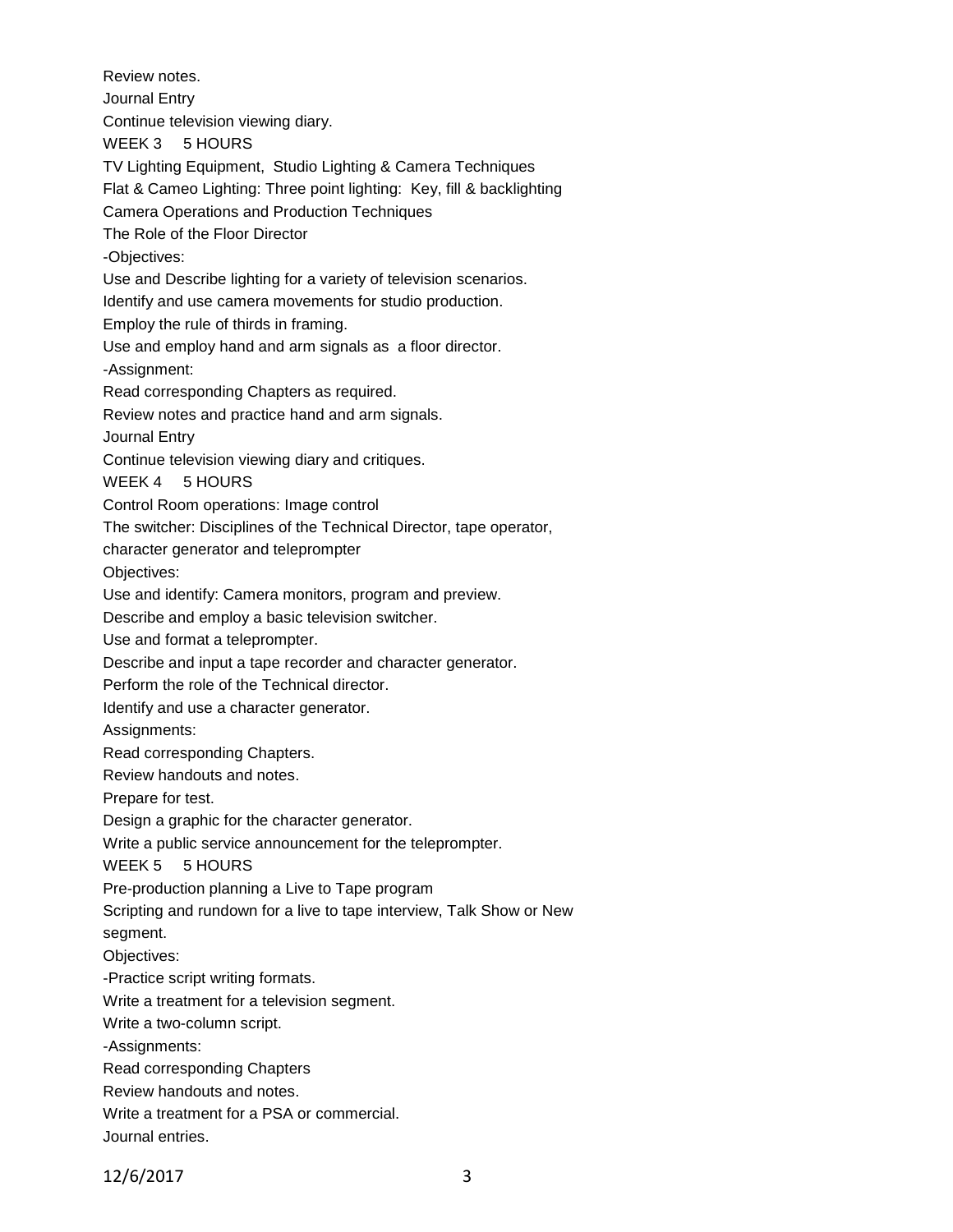## WEEK 6,7 10 HOURS

Project #1: Write and produce a 60 second commercial or PSA

-Objectives:

Write a script for production.

Perform as a member of a production crew.

Apply knowledge and demonstrate confidence in setting up light, audio,

cameras and directing talent during a scripted production.

-Assignment:

Read corresponding Chapters.

Review handouts and notes.

Write an evaluation of the completed project.

Write a treatment for project #2.

WEEK 8,9,10 15 HOURS

Project #2: Writing and Directing a Talk or New Show

Producing "live to tape"

Objectives:

Write an original script or rundown.

Operate skillfully in the capacity of a crew member on a live taping.

Demonstrate comprehension of video production techniques in a variety

of assigned roles on the studio floor or control room.

-Assignment:

Read corresponding Chapters.

Review handouts and notes.

Read treatments as assigned

Write script as assigned.

Meet with production team members.

Journal Entry.

WEEK 11,12,13 15 HOURS

Project #3: Documentary Programming and Field Production

Participation in a field production/ location project. Use post

production to create a completed project.

-Objectives:

Employ and use a site survey for a location shoot.

Use performance releases.

Schedule a production crew for a location shoot.

-Assignment:

Read handouts and notes.

Read corresponding chapters.

Write script as assigned.

Write a post evaluation of previous project.

Make journal entries.

Complete editing of project for class evaluation and feedback.

Write treatment for final project

WEEK 14,15,16 15 HOURS

Pre-production, production and post-production of final video workshop project.

Participation and production of an ensemble project. Objectives: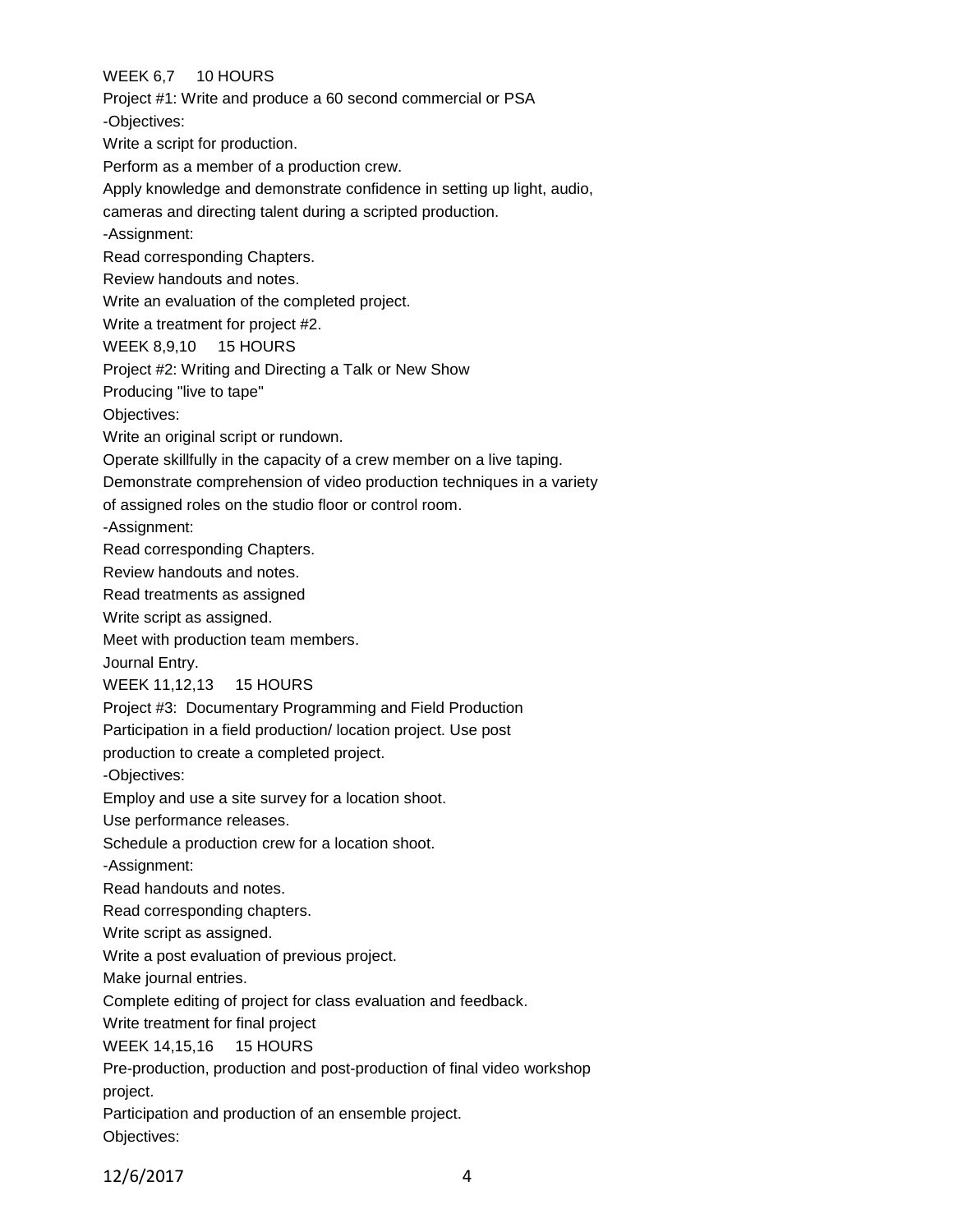Demonstrate confidence and skill in using studio production equipment and controls. Integrate post production technology to complete a final project. Employ the highest production values in completing a video project. Assignments: Write script as required Review handouts and notes. Write evaluation of previous project. Journal entries Complete television programming critiques. WEEK 17 5 HOURS Final Project Festival: Review and critique all final projects. -Objectives: Employ television terminology correctly in evaluating project. Demonstrate confidence and skill in operating television equipment and controls. Use the highest production values in creating a video project. -Assignments: Write a final project evaluation. Review notes and handouts. Review chapters. Complete entries in journal. WEEK 18 2 HOURS Final Examination Included in "Content".

# **METHODS OF INSTRUCTION:**

Lecture demonstration. Class discussion and "hands on" participation in studio or remote production projects. Viewing and critical evaluation of existing television and video programming.

#### **OUT OF CLASS ASSIGNMENTS:**

Required Outside Hours: 72 Assignment Description: Create video projects in and out of the TV studio.

### **METHODS OF EVALUATION:**

Writing assignments Percent of total grade: 40.00 % 40% - 45% Written homework; Term papers; Other: Critiques, scripts and journal Skill demonstrations Percent of total grade: 55.00 % 55% - 60% Class performance; Other: Video projects, operating TV equipment & controls

### **REPRESENTATIVE TEXTBOOKS:**

Required Representative Textbooks Phillip L. Harris. Required: , Production & Broadcast Journalism. New York: Goodheart Willcox Pub,2011. ISBN: 978-1605253510 Reading Level of Text, Grade: 13 Verified by: Grant Richards